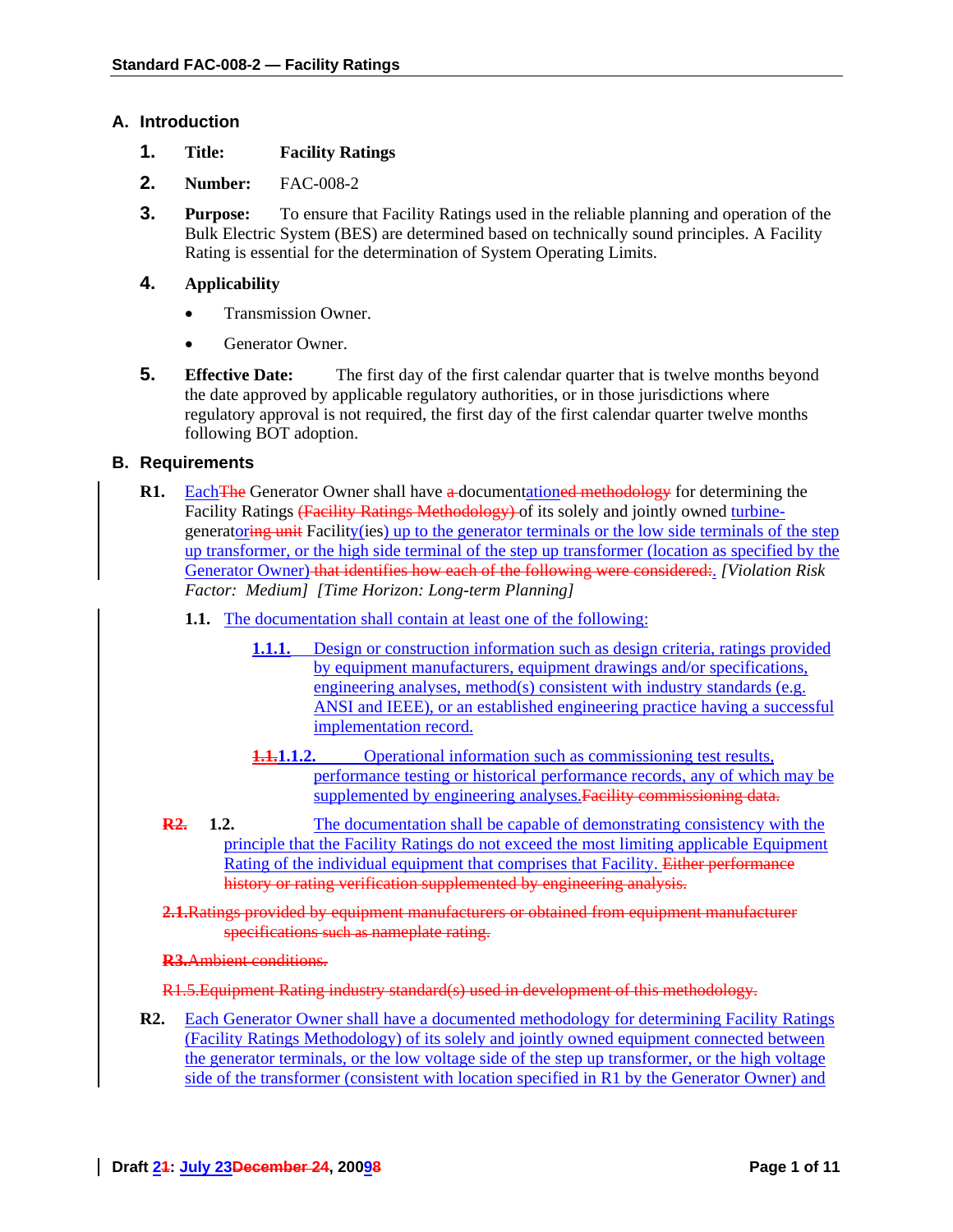the point of interconnection with the Transmission Owner that contains all of the following. *[Violation Risk Factor: Medium] [Time Horizon: Long-term Planning]*

- **2.1.** The methodology used to establish the Ratings of the Equipment that comprises the Facility(ies) shall be consistent with at least one of the following:
	- **2.1.1.** Ratings provided by equipment manufacturers or obtained from equipment manufacturer specifications such as nameplate rating.
	- **2.1.2.** One or more industry standards developed through an open process such as Institute of Electrical and Electronic Engineers (IEEE) or International Council on Large Electric Systems (CIGRE).
	- **2.1.3.** A practice that has been verified by testing or engineering analysis.
- **2.2.** The underlying assumptions, design criteria, and methods used to determine the Equipment Ratings identified in Requirement R2, Part 2.1 including identification of how each of the following were considered:
	- **2.2.1.** Equipment Rating standard(s) used in development of this methodology.
	- **2.2.2.** Ratings provided by equipment manufacturers or obtained from equipment manufacturer specifications.
	- **2.2.3.** Ambient conditions (for particular or average conditions or as they vary in real-time).
	- **2.2.4.** Operating limitations.<sup>[1](#page-1-0)</sup>
- 2.3. A statement that a Facility Rating shall respect the most limiting applicable Equipment Rating of the individual equipment that comprises that Facility.
- **2.4.** The scope of equipment addressed shall include, but not limited to, conductors, transformers, relay protective devices, terminal equipment, and series and shunt compensation devices.

**R2.R3.** Each The Transmission Owner and Generator Owner shall each have a documented methodology for determining Facility Ratings (Facility Ratings Methodology) of its solely and jointly owned Facilities (except for those generating unit Facilities addressed in R1) that contains all of the following: *[Violation Risk Factor: Medium] [ Time Horizon: Long-term Planning]* 

- **R2.1.3.1.** The methodology used to establish the Ratings of the Equipment that comprises the Facility shall be consistent with at least one of the following:
	- **R2.1.1.3.1.1.** Ratings provided by equipment manufacturers or obtained from equipment manufacturer specifications such as nameplate rating.
	- **R2.1.3.3.1.2.** One or more industry standards developed through an open process such as Institute of Electrical and Electronics Engineers (IEEE) or International Council on Large Electric Systems (CIGRE).
	- **4.1.3.** A practice that has been verified by testing or engineering analysis.

<span id="page-1-0"></span> $<sup>1</sup>$  Such as temporary de-ratings of impaired equipment in accordance with good utility practice.</sup>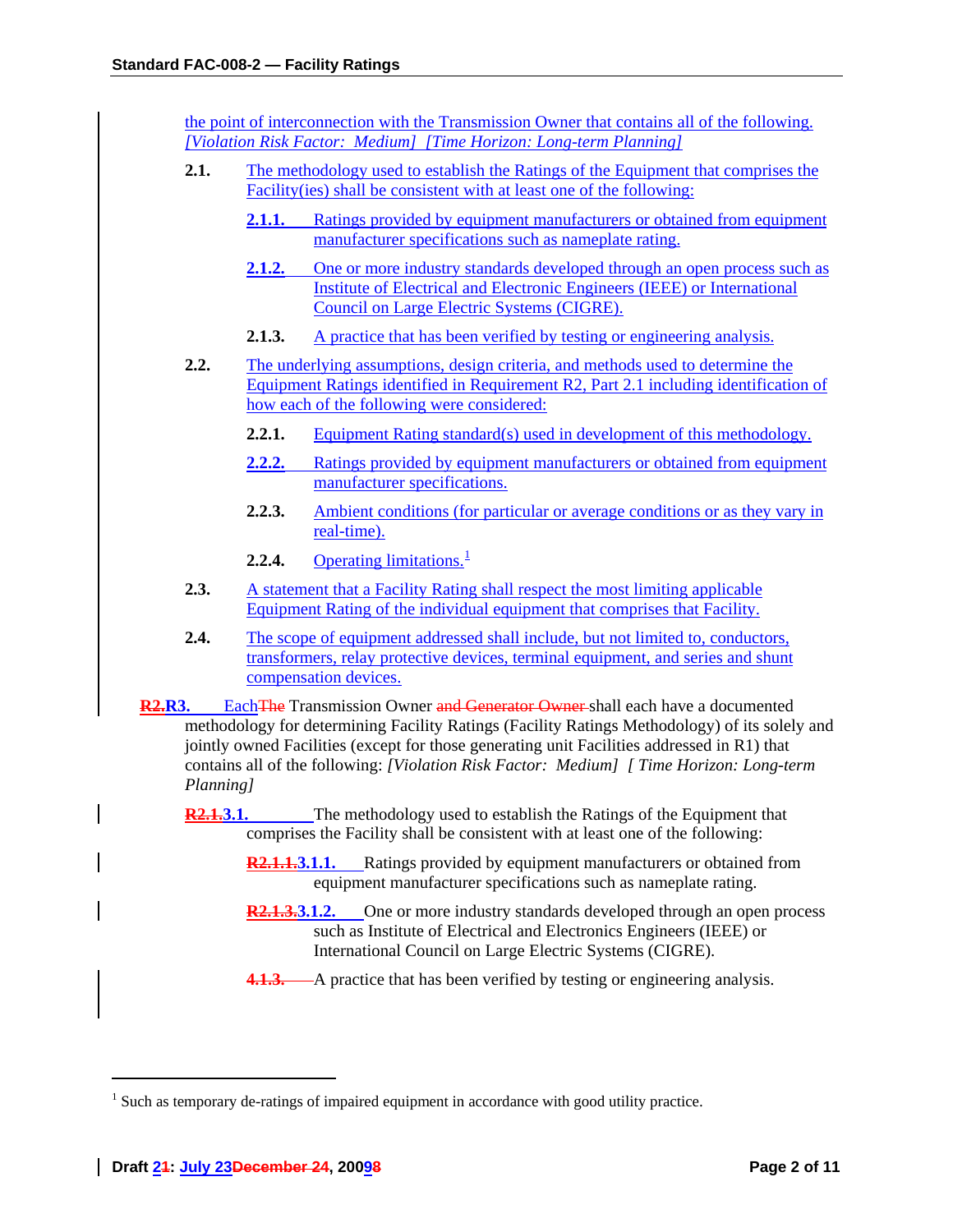# **R2.2.3.1.3.**

**R2.2.1.3.2.** The underlying assumptions, design criteria, and methods used to determine the Equipment Ratings identified in R2.1 including identification of how each of the following were considered:

- **3.2.1.** Equipment Rating standard(s) used in development of this methodology.
- **R2.2.2.3.2.2.** Ratings provided by equipment manufacturers or obtained from equipment manufacturer specifications.
- **R2.2.3.3.2.3.** Ambient conditions (for particular or average conditions or as they vary in real-time).
- **R[2](#page-2-0).2.4.3.2.4.** Operating limitations.<sup>2</sup>
- **R2.3.3.3.** A statement that a Facility Rating shall respect the most limiting applicable Equipment Rating of the individual equipment that comprises that Facility.

**4.4.**The process by which the Rating of equipment that comprises a Facility is determined.

**3.4.**

**1.2.** The scope of equipment addressed shall include, but not be limited to, transmission conductors, transformers, relay protective devices, terminal equipment, and series and shunt compensation devices.

## **3.4.1.**

**1.3.3.4.2.** The scope of Ratings addressed shall include, as a minimum, both Normal and Emergency Ratings.

- **R3.R4.** Each The Transmission Owner shall make its Facility Ratings Methodology and each Generator Owner shall each make its documentation for determining its Facility Ratings Facility Ratings Methodology available for inspection and technical review by those Reliability Coordinators, Transmission Operators, Transmission Planners and Planning Coordinators that have responsibility for the area in which the associated Facilities are located, within 21 calendar days of receipt of a request. *[Violation Risk Factor: Lower] [Time Horizon: Operations Planning]*
- 2.R5. If a Reliability Coordinator, Transmission Operator, Transmission Planner or Planning Coordinator provides documented comments on its technical review of a Transmission Owner's Facility Ratings Methodology or Generator Owner's documentation for determining its Facility RatingsFacility Ratings Methodology, the Transmission Owner or Generator Owner shall provide a response to that commenting entity within 45 calendar days of receipt of those comments. The response shall indicate whether a change will be made to the Facility Ratings Methodology and, if no change will be made to that Facility Ratings Methodology, the reason why. *[Violation Risk Factor: Lower] [Mitigation Time Horizon: Operations Planning]*
- **3.R6.** The Each Transmission Owner and Generator Owner shall each have Facility Ratings for its solely and jointly owned Facilities that are consistent with the associated Facility Ratings Methodology or documentation for determining its Facility Ratings. *[Violation Risk Factor: Medium] [Time Horizon: Operations Planning, Same-day Operations, Real-time Operations]*

<span id="page-2-0"></span> $2^{2}$  Such as temporary de-ratings of impaired equipment in accordance with good utility practice.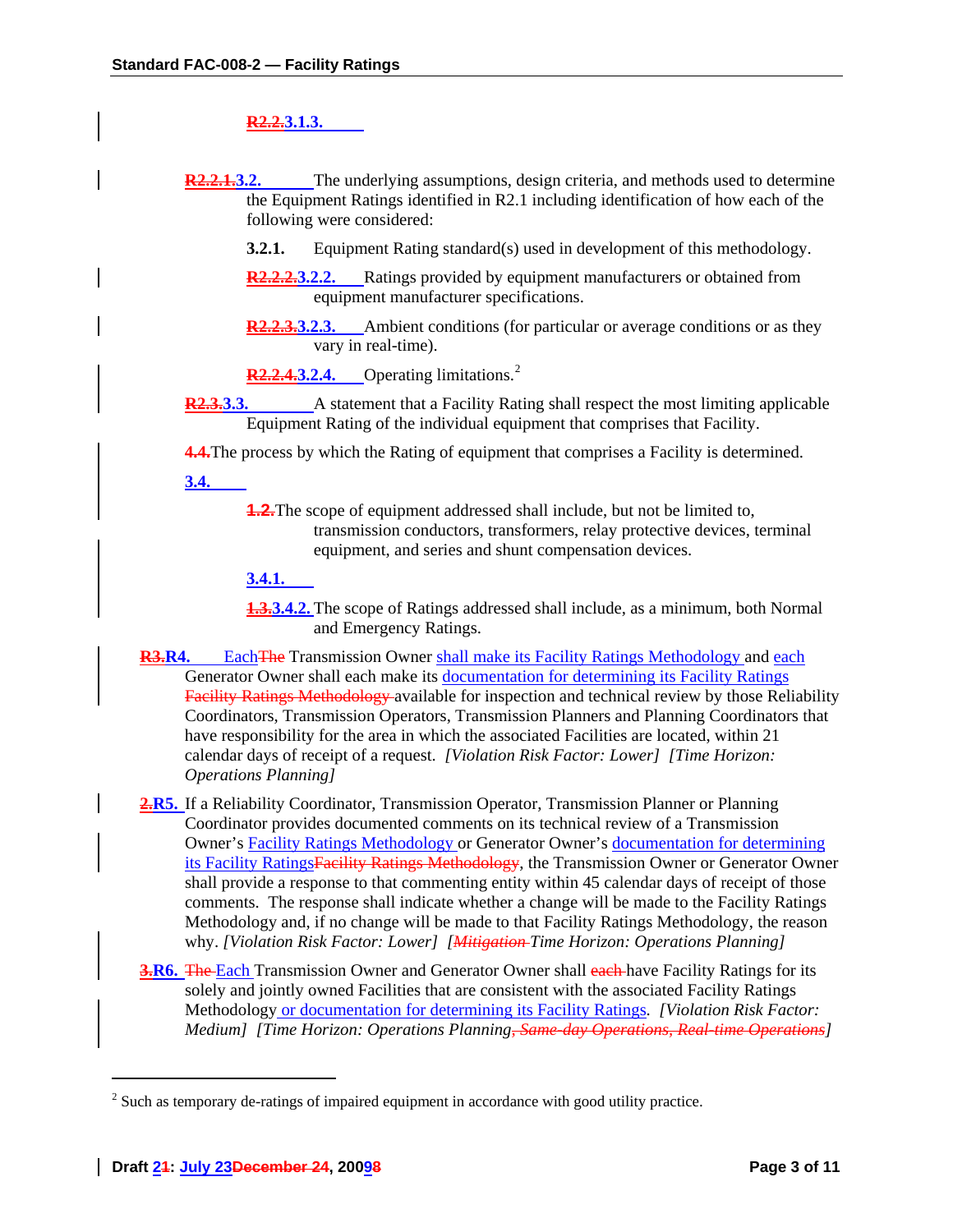**4.R7.** The Each Transmission Owner and Generator Owner shall each provide Facility Ratings for its solely and jointly owned Facilities that are existing Facilities, new Facilities, modifications to existing Facilities and re-ratings of existing Facilities to its associated Reliability Coordinator(s), Planning Coordinator(s), Transmission Planner(s), and Transmission Operator(s) as scheduled by such requesting entities. *[Violation Risk Factor: Medium] [Time Horizon: Operations Planning, Same-day Operations, Real-time Operations]* 

## **C. Measures**

- **M1.** Each The Generator Owner shall have a documentationed Facility Ratings Methodology that shows how its Facility Ratings were determined as identified in each of the items identified in Requirement 1.1 through Requirement 1.5 were considered.
- **M2.** Each Generator Owner shall have a documented Facility Ratings Methodology that includes all of the items identified in Requirement 2, Parts 2.1 through 2.4.
- **M3.** Each The Transmission Owner and Generator Owner shall each have a documented Facility Ratings Methodology that includes all of the items identified in Requirement 3, Parts 32.1 through  $32.4$ .
- **M4.** The Each Transmission Owner and Generator Owner shall each have evidence, such as a copy of a dated electronic note, or other comparable evidence to show that it made its Facility Ratings Methodology available for inspection within 21 calendar days of a request in accordance with Requirement 34.
- **M5.** If the Reliability Coordinator, Transmission Operator, Transmission Planner or Planning Coordinator provides documented comments on its technical review of a Transmission Owner's or Generator Owner's Facility Ratings Methodology, the Transmission Owner or Generator Owner shall have evidence, (such as a copy of a dated electronic or hard copy note, or other comparable evidence from the Transmission Owner or Generator Owner addressed to the commenter that includes the response to the comment,) that it provided a response to that commenting entity in accordance with Requirement 45.
- **M6.** The Each Transmission Owner and Generator Owner shall have evidence to show that its Facility Ratings are consistent with its the documentation used to develop its Facility Ratings as specified in Requirement R1 or consistent with its Facility Ratings Methodology as specified in Requirements R2 and R3 (Requirement 56).
- **M7.** The Each Transmission Owner and Generator Owner shall each have evidence, such as a copy of a dated electronic note, or other comparable evidence to show that it provided its Facility Ratings to its associated Reliability Coordinator(s), Planning Coordinator(s), Transmission Planner(s), and Transmission Operator(s) in accordance with Requirement 67.

### **D. Compliance**

**1.** Compliance Monitoring Process

### **1.1. Compliance Enforcement Authority**

Regional Entity

### **1.2. Compliance Monitoring Period and Reset Timeframe**

Not Applicable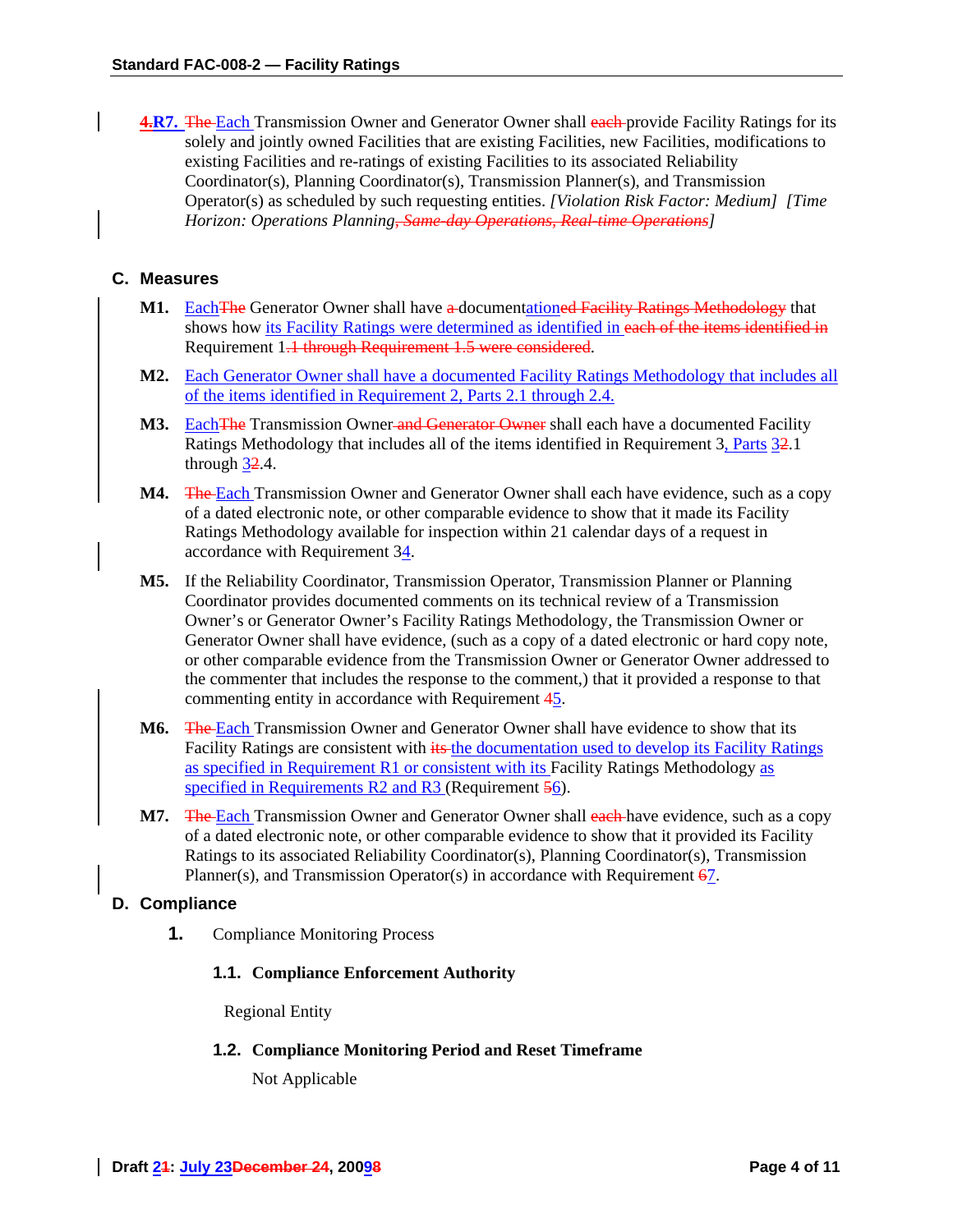#### **1.3. Compliance Monitoring and Enforcement Processes:**

- Self-Certifications
- Spot Checking
- Compliance Audits
- Self-Reporting
- Compliance Violation Investigations
- Complaints

## **1.4. Data Retention**

The Generator Owner shall keep its current documentation, in force Facility Rating Methodology (for R1) and any modifications to the methodology documentation that were in force since last compliance audit period for Measure  $M1$  and Measure  $M65$ .

The Generator Owner shall keep its current, in force Facility Ratings Methodology (for R2) and any modifications to the methodology that were in force since last compliance audit period for Measure M2 and Measure M6.

The Transmission Owner and Generator Owner shall keep its current, in force Facility Ratings Methodology (for  $R_3^2$ ) and any modifications to the methodology that were in force since the last compliance audit for Measure M32 and Measure M65.

The Transmission Owner and Generator Owner shall keep its current, in force Facility Ratings and any changes to those ratings for three calendar years for Measure M65.

The Generator Owner and Transmission Owner shall each keep evidence for Measure M43, Measure M54, and Measure M76 for three calendar years.

If a Generator Owner or Transmission Owner is found non-compliant, it shall keep information related to the non-compliance until found compliant.

The Compliance Enforcement Authority shall keep the last audit and all subsequent compliance records.

### **1.5. Additional Compliance Information**

None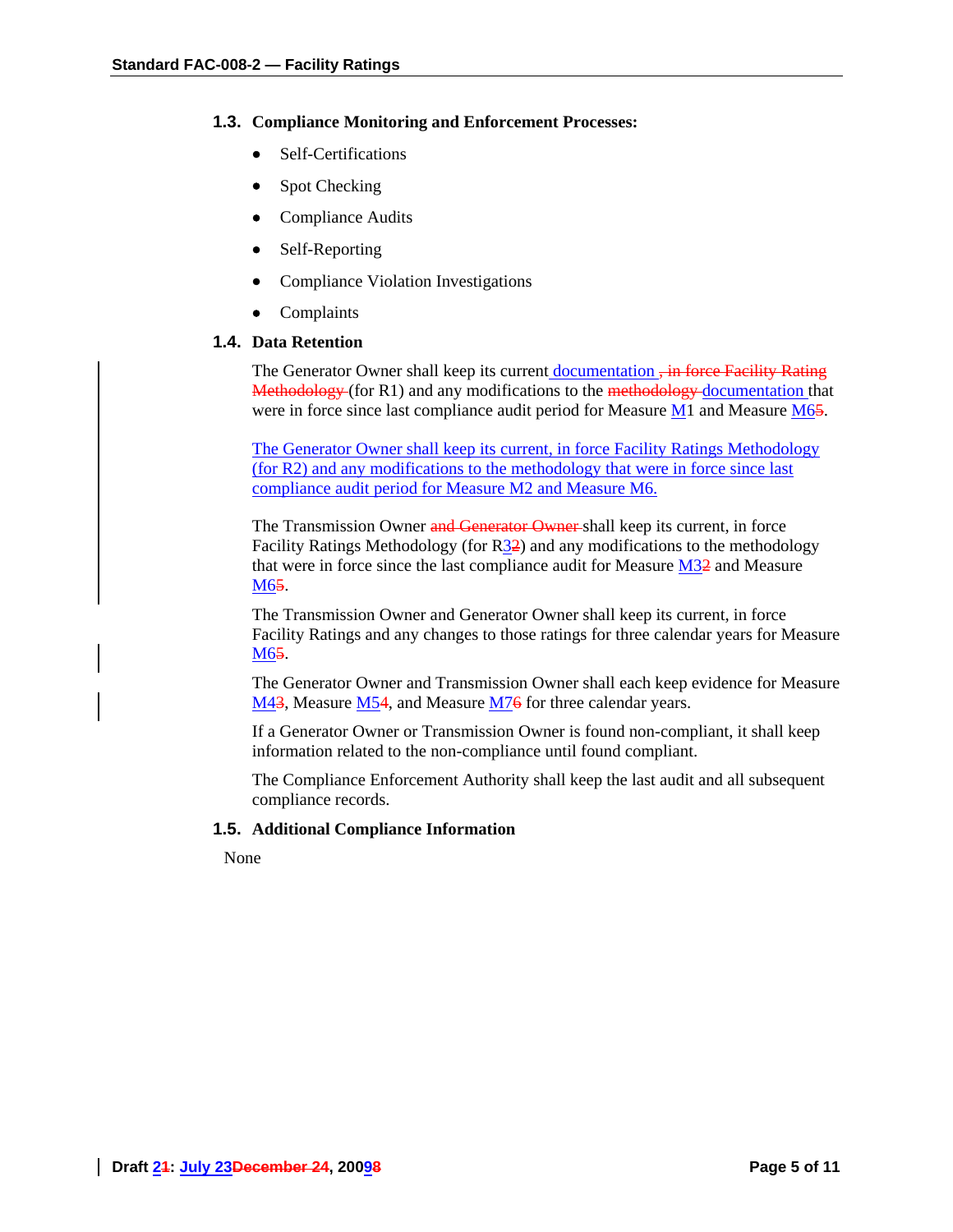| R#             | <b>Lower VSL</b>                                                                                                                                                                                                                      | <b>Moderate VSL</b>                                                                                                                                                                                                                                                                                                                                                                                                                                                        | <b>High VSL</b>                                                                                                                                                                                                                                                                                                                                                                                                                            | <b>Severe VSL</b>                                                                                                                                                                                                                                                                                                                                                                                                                                                                                                                                       |
|----------------|---------------------------------------------------------------------------------------------------------------------------------------------------------------------------------------------------------------------------------------|----------------------------------------------------------------------------------------------------------------------------------------------------------------------------------------------------------------------------------------------------------------------------------------------------------------------------------------------------------------------------------------------------------------------------------------------------------------------------|--------------------------------------------------------------------------------------------------------------------------------------------------------------------------------------------------------------------------------------------------------------------------------------------------------------------------------------------------------------------------------------------------------------------------------------------|---------------------------------------------------------------------------------------------------------------------------------------------------------------------------------------------------------------------------------------------------------------------------------------------------------------------------------------------------------------------------------------------------------------------------------------------------------------------------------------------------------------------------------------------------------|
| R1             | <b>The Generator Owner's Facility</b><br><b>Ratings Methodology for</b><br>generating unit Facilities, does<br>not identify how ambient<br>conditions were considered.<br>(R1.4)N/A                                                   | The Generator Owner's Facility<br><b>Ratings Methodology for</b><br>generating unit Facilities, is<br>missing identification of how<br>both of the following were<br>considered:<br>Ratings provided by equipment<br>manufacturers (R1.3)<br>Equipment Rating standard(s)<br>(R1.5) The Generator Owner's<br><b>Facility Rating documentation</b><br>did not address either of the<br>following:<br>Requirement R1, Part 1.1.1<br>$\bullet$<br>Requirement R1, Part 1.1.2. | The Generator Owner's Facility<br><b>Ratings Methodology for</b><br>generating unit Facilities, is<br>missing identification of how<br>both of the following were<br>eonsidered:<br>Facility commissioning data.<br>(R1.1)<br>Performance history or rating<br>verification accompanied by<br>engineering analysis. (R1.2)The<br><b>Generator Owner's Facility</b><br>Rating documentation did not<br>address Requirement R1, Part<br>1.2. | The Generator Owner's Facility<br><b>Ratings Methodology for</b><br>generating unit Facilities, does<br>not identify how any of the<br>following were considered:<br>Facility commissioning data.<br>(R1.1)<br>Performance history or rating<br>verification accompanied by<br>engineering analysis. (R1.2)<br>Ratings provided by equipment<br>manufacturers. (R1.3)<br>Ambient conditions. (R1.4)<br><b>Equipment Rating standard(s)</b><br>(R1.5)<br>The Generator Owner failed to<br>provide documentation for<br>determining its Facility Ratings. |
| R <sub>2</sub> | The Generator Owner failed to<br>include in its Facility Rating<br>Methodology one of the<br>following Parts of Requirement<br>R2:<br>2.1.1<br>2.1.2<br>$\bullet$<br>2.1.3<br>2.2.1<br>$\bullet$<br>2.2.2<br>2.2.3<br>$\bullet$ 2.2.4 | The Generator Owner failed to<br>include in its Facility Rating<br>Methodology two of the<br>following Parts of Requirement<br>$R2$ :<br>2.1.1<br>$\bullet$<br>$\bullet$ 2.1.2<br>$\bullet$ 2.1.3<br>$\bullet$ 2.2.1<br>$\bullet$ 2.2.2<br>$\bullet$ 2.2.3<br>$\bullet$ 2.2.4                                                                                                                                                                                              | The Generator Owner's Facility<br>Rating methodology did not<br>address all the components of<br>Requirement R2, Part 2.4.<br><b>OR</b><br>The Generator Owner failed to<br>include in its Facility Rating<br>Methodology, three of the<br>following Parts of Requirement<br>$R2$ :                                                                                                                                                        | The Generator Owner's Facility<br><b>Rating Methodology failed to</b><br>recognize a facility's rating<br>based on the most limiting<br>component rating as required in<br>Requirement R2, Part 2.3<br><b>OR</b><br>The Generator Owner failed to<br>include in its Facility Rating<br>Methodology four or more of<br>the following Parts of                                                                                                                                                                                                            |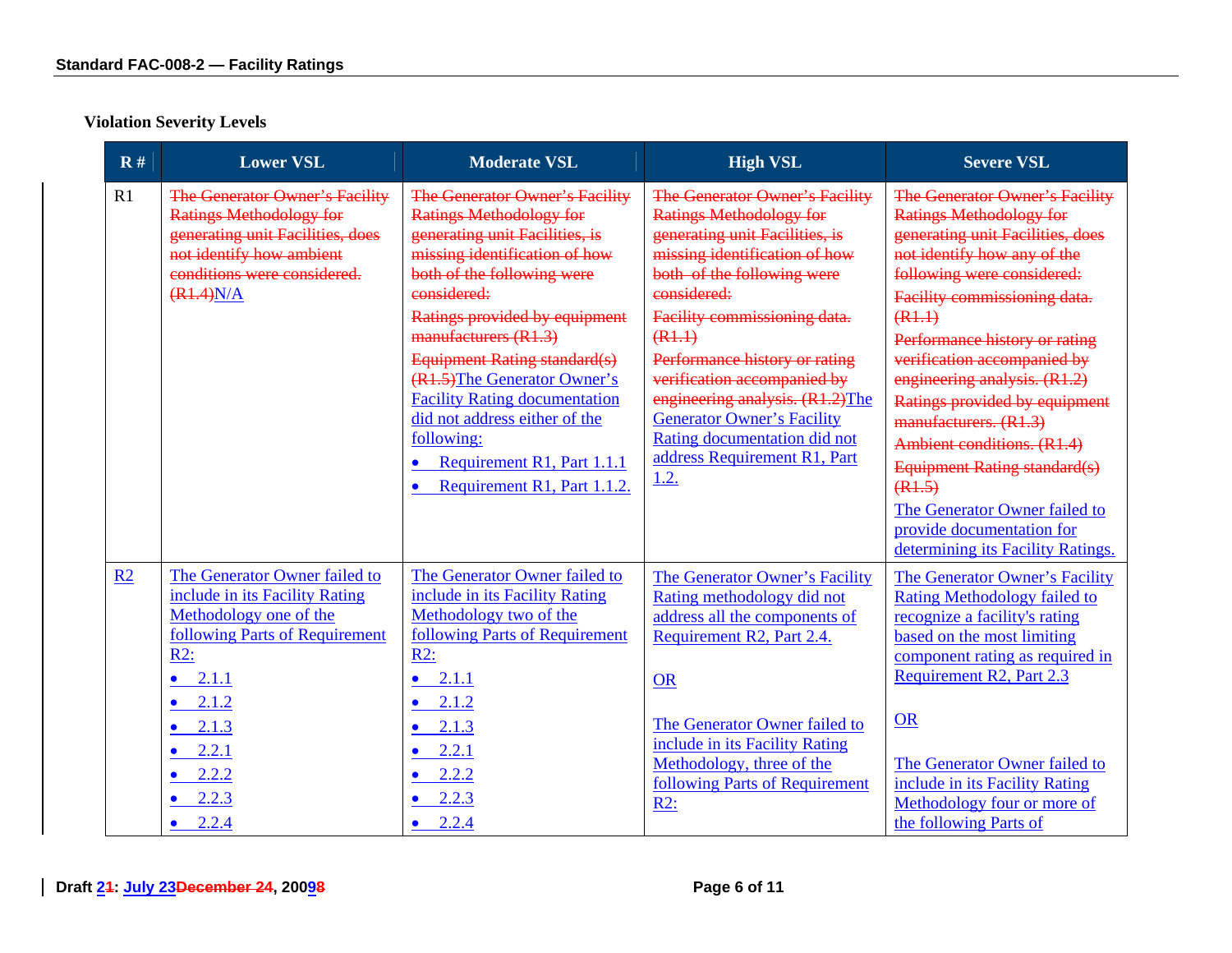| $\mathbf{R}$ #        | <b>Lower VSL</b>                                                                                                                                                                                                                                                                                                                                                                                                                                                                                                                                                                                                                                                                                                                                | <b>Moderate VSL</b>                                                                                                                                                                                                                                                                                                                                                                                                                                                                                                                                                                                                                                                                                                          | <b>High VSL</b>                                                                                                                                                                                                                                                                                                                                                                                                                                                                                                                                                                                                                                                                      | <b>Severe VSL</b>                                                                                                                                                                                                                                                                                                                                                                                                                                                                                                     |
|-----------------------|-------------------------------------------------------------------------------------------------------------------------------------------------------------------------------------------------------------------------------------------------------------------------------------------------------------------------------------------------------------------------------------------------------------------------------------------------------------------------------------------------------------------------------------------------------------------------------------------------------------------------------------------------------------------------------------------------------------------------------------------------|------------------------------------------------------------------------------------------------------------------------------------------------------------------------------------------------------------------------------------------------------------------------------------------------------------------------------------------------------------------------------------------------------------------------------------------------------------------------------------------------------------------------------------------------------------------------------------------------------------------------------------------------------------------------------------------------------------------------------|--------------------------------------------------------------------------------------------------------------------------------------------------------------------------------------------------------------------------------------------------------------------------------------------------------------------------------------------------------------------------------------------------------------------------------------------------------------------------------------------------------------------------------------------------------------------------------------------------------------------------------------------------------------------------------------|-----------------------------------------------------------------------------------------------------------------------------------------------------------------------------------------------------------------------------------------------------------------------------------------------------------------------------------------------------------------------------------------------------------------------------------------------------------------------------------------------------------------------|
|                       |                                                                                                                                                                                                                                                                                                                                                                                                                                                                                                                                                                                                                                                                                                                                                 |                                                                                                                                                                                                                                                                                                                                                                                                                                                                                                                                                                                                                                                                                                                              | • $2.1.1$<br>$\bullet$ 2.1.2<br>$\bullet$ 2.1.3<br>$\bullet$ 2.2.1<br>$\bullet$ 2.2.2<br>$\bullet$ 2.2.3<br>$\bullet$ 2.2.4                                                                                                                                                                                                                                                                                                                                                                                                                                                                                                                                                          | <b>Requirement R2:</b><br>2.1.1<br>$\bullet$<br>2.1.2<br>$\bullet$<br>2.1.3<br>2.2.1<br>$\bullet$<br>2.2.2<br>2.2.3<br>$\bullet$ 2.2.4                                                                                                                                                                                                                                                                                                                                                                                |
| R2R<br>$\overline{3}$ | The Transmission Owner's or<br><b>Generator Owner's Facility</b><br><b>Rating Methodology addresses</b><br>all of its solely and jointly<br>owned facilities, but is missing<br>one of the following:<br>Does not identify how it<br>considered ratings from<br>equipment manufacturers<br>specifications (R2.2.2)<br>$\overline{\mathsf{R}}$<br>The scope of equipment type<br>addressed is missing one of the<br>following: transmission<br>conductors, transformers, relay<br>protective devices, terminal<br>equipment, and series and shunt<br>compensation devices. (R2.4.1)<br>$\overline{\Theta}R$<br>The methodology document is<br>missing a statement that a<br><b>Facility Rating shall respect the</b><br>most limiting applicable | The Transmission Owner's or<br><b>Generator Owner's Facility</b><br><b>Rating Methodology does not</b><br>address one of the following<br>sub-requirements: R2.2.1,<br>R2.2.3, R2.2.4.<br>$\overline{\mathsf{R}}$<br>The scope of equipment<br>addressed is missing two of the<br>following equipment types:<br>transmission conductors,<br>transformers, relay protective<br>devices, terminal equipment,<br>and series and shunt. (R2.4.1)<br>QR<br>The methodology does not<br>identify whether it is consistent<br>with the methods identified in<br>R2.1.1, R2.1.2, or R2.1.3. The<br><b>Transmission Owner failed to</b><br>include in its Facility Rating<br>Methodology two of the<br>following Parts of Requirement | The Transmission Owner's or<br><b>Generator Owner's Facility</b><br><b>Rating Methodology does not</b><br>address two of the following<br>sub-requirements: R2.2.1,<br>R2.2.3, R2.2.4.<br>$\overline{\Theta}$<br>The scope of equipment<br>addressed is missing more than<br>two of the following equipment<br>types: transmission conductors,<br>transformers, relay protective<br>devices, terminal equipment,<br>and series and shunt<br>compensation devices. (R2.4.1)<br>$\overline{\Theta}R$<br>The methodology is missing the<br>process for determining either<br>normal or emergency ratings.<br>(R2.4.2)<br>The Transmission Owner's<br><b>Facility Rating Methodology</b> | The Transmission Owner or<br><b>Generator Owner has no Facility</b><br>Rating Methodology. (R2)<br>The Transmission Owner's<br><b>Facility Rating Methodology</b><br>failed to recognize a Facility's<br>rating based on the most<br>limiting component rating as<br>required in Requirement R3,<br>Part 3.3<br><b>OR</b><br>-The Transmission Owner failed<br>to include in its Facility Rating<br>Methodology four or more of<br>the following Parts of<br><b>Requirement R3:</b><br>3.1.1<br>$\bullet$<br>$-3.1.2$ |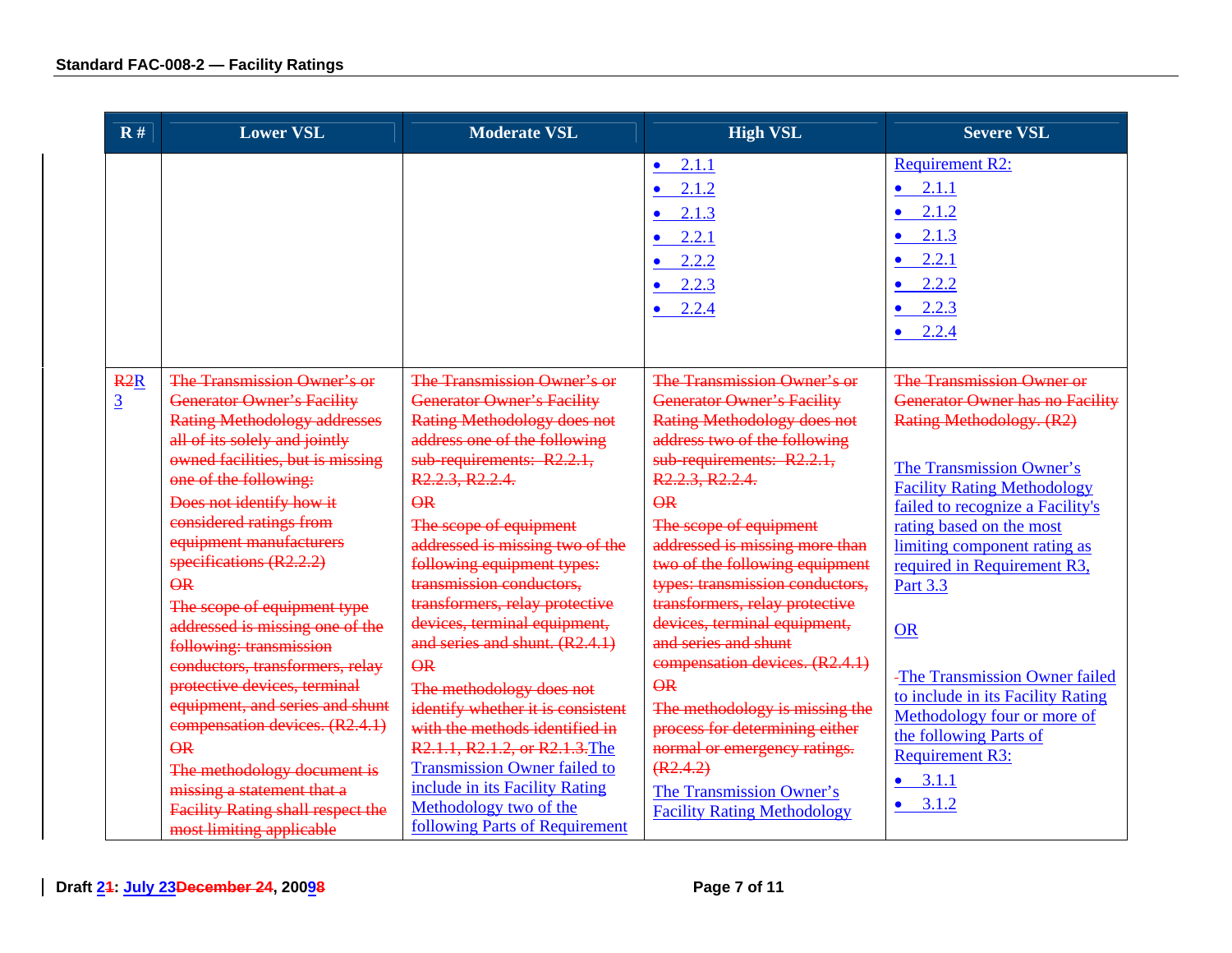| $\mathbf{R}$ # | <b>Lower VSL</b>                                                                                                                                                                                                                                                                                                                                                     | <b>Moderate VSL</b>                                                                                                                                                                                                                                       | <b>High VSL</b>                                                                                                                                                                                                                                                                                                                                                                             | <b>Severe VSL</b>                                                                                                                                                                                                                                                                                                   |
|----------------|----------------------------------------------------------------------------------------------------------------------------------------------------------------------------------------------------------------------------------------------------------------------------------------------------------------------------------------------------------------------|-----------------------------------------------------------------------------------------------------------------------------------------------------------------------------------------------------------------------------------------------------------|---------------------------------------------------------------------------------------------------------------------------------------------------------------------------------------------------------------------------------------------------------------------------------------------------------------------------------------------------------------------------------------------|---------------------------------------------------------------------------------------------------------------------------------------------------------------------------------------------------------------------------------------------------------------------------------------------------------------------|
|                | <b>Equipment Rating of the</b><br>individual equipment that<br>comprises that Facility. (R2.3)<br>The Transmission Owner failed<br>to include in its Facility Rating<br>Methodology one of the<br>following Parts of Requirement<br>R3:<br>3.1.1<br>$\bullet$<br>3.1.2<br>$\bullet$<br>$\bullet$ 3.1.3<br>$-3.2.1$<br>$-3.2.2$<br>$\bullet$ 3.2.3<br>$\bullet$ 3.2.4 | R3:<br>3.1.1<br>$\bullet$<br>3.1.2<br>$\bullet$<br>3.1.3<br>$\bullet$<br>$\bullet$ 3.2.1<br>3.2.2<br>3.2.3<br>$\bullet$<br>$\bullet$ 3.2.4                                                                                                                | did not address either of the<br>following Parts of Requirement<br>R3:<br>$\bullet$ 3.4.1<br>$-3.4.2$<br><b>OR</b><br>The Transmission Owner failed<br>to include in its Facility Rating<br>Methodology three of the<br>following Parts of Requirement<br>R3:<br>$\bullet$ 3.1.1<br>$\bullet$ 3.1.2<br>$\bullet$ 3.1.3<br>$-3.2.1$<br>$\bullet$ 3.2.2<br>$\bullet$ 3.2.3<br>$\bullet$ 3.2.4 | $\bullet$ 3.1.3<br>3.2.1<br>$\bullet$<br>3.2.2<br>3.2.3<br>$\bullet$<br>$-3.2.4$                                                                                                                                                                                                                                    |
| R <sub>3</sub> | The Transmission Owner or<br>Generator Ownerresponsible<br>entity made its Facility Ratings<br>Mmethodology available-to<br>requesting entities for<br>inspection, but within a time<br>period that was greater within<br>more than 21 calendar days but<br>less than or equal to $\frac{30-31}{2}$<br>calendar days of receipt of after                             | The Transmission Owner or<br>Generator Owner did not make<br>its methodology available to one<br>of its requesting Transmission<br><b>Planners or its Planning</b><br>Coordinators. (R3)<br>QR<br>The Transmission Owner or<br>Generator Ownerresponsible | <b>The Transmission Owner or</b><br>Generator Owner did not make<br>its methodology available to one<br>of its requesting Reliability<br>Coordinators or its<br><b>Transmission Operators. (R3)</b><br>The Transmission Owner or<br>Generator Ownerresponsible<br>entity made its Facility Rating<br>Mmethodology available for                                                             | The Transmission Owner or<br>Generator Ownerresponsible<br>entity received requests, but did<br>not-failed to make its Facility<br>Ratings Methodology available<br>to any of the requesting entities<br>for inspection withinin more<br>than $60-51$ calendar days of $\bf{a}$<br>receipt of after a request. (R3) |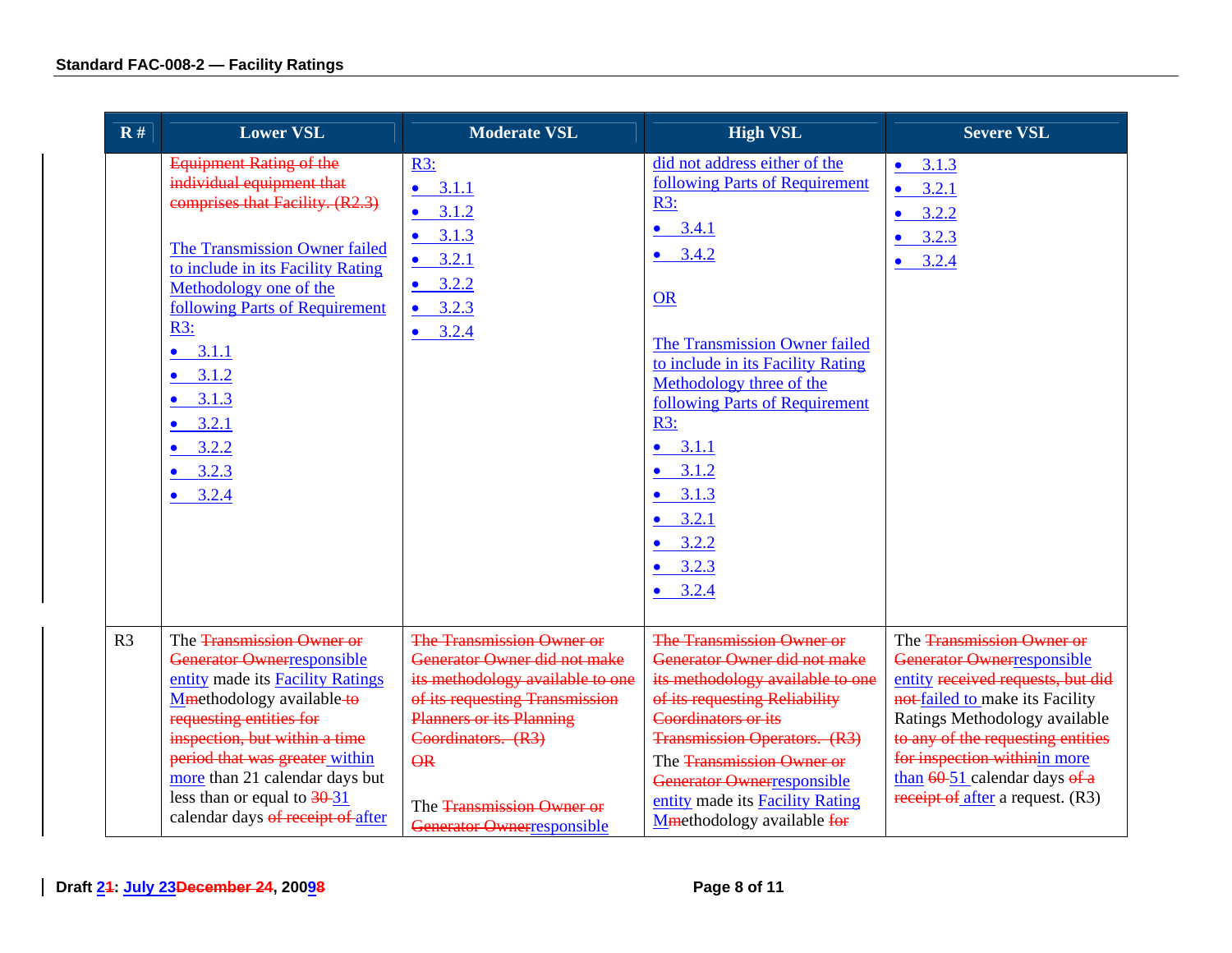| $\mathbf{R}$ #                     | <b>Lower VSL</b>                                                                                                                                                                                                                                                                                                                          | <b>Moderate VSL</b>                                                                                                                                                                                                                                                                                                                                                                                                                                                                                                                                                                                                                                            | <b>High VSL</b>                                                                                                                                                                                                                                                                                                                                                                                                                                                                                                                                                                                                                                                                                                 | <b>Severe VSL</b>                                                                                                                                                                                                                                                              |
|------------------------------------|-------------------------------------------------------------------------------------------------------------------------------------------------------------------------------------------------------------------------------------------------------------------------------------------------------------------------------------------|----------------------------------------------------------------------------------------------------------------------------------------------------------------------------------------------------------------------------------------------------------------------------------------------------------------------------------------------------------------------------------------------------------------------------------------------------------------------------------------------------------------------------------------------------------------------------------------------------------------------------------------------------------------|-----------------------------------------------------------------------------------------------------------------------------------------------------------------------------------------------------------------------------------------------------------------------------------------------------------------------------------------------------------------------------------------------------------------------------------------------------------------------------------------------------------------------------------------------------------------------------------------------------------------------------------------------------------------------------------------------------------------|--------------------------------------------------------------------------------------------------------------------------------------------------------------------------------------------------------------------------------------------------------------------------------|
|                                    | a request- $\frac{1}{2}$ (R3)                                                                                                                                                                                                                                                                                                             | entity made its Facility Ratings<br>Mmethodology available for<br>inspection, but within a time<br>period that was greater<br>thanwithin $-30$ 31 calendar days<br>but less than or equal to $4541$<br>calendar days of receipt of aafter<br>$\frac{a}{c}$ request.                                                                                                                                                                                                                                                                                                                                                                                            | inspection, but within a time<br>period that was greater within<br>more than 45-41 calendar days<br>but less than or equal to $\frac{60-51}{2}$<br>calendar days of receipt of after<br>a request.                                                                                                                                                                                                                                                                                                                                                                                                                                                                                                              |                                                                                                                                                                                                                                                                                |
| R <sub>4</sub> R<br>$\overline{5}$ | The Transmission Owner or<br>Generator Ownerresponsible<br>entity provided a complete<br>response to comments on its<br><b>Facility Ratings Methodology,</b><br>but the response was providedin<br>more than 45 calendar days but<br>less than or equal to 960<br>calendar days after the<br>comments were receiveda<br>request. $(R4R5)$ | The responsible entity provided<br>a response in more than 60<br>calendar days but less than or<br>equal to 70 calendar days after a<br>request.<br><b>OR</b><br>The Transmission Owner or<br>Generator Ownerresponsible<br>entity provided an on-timea<br>response to comments on its<br><b>Facility Ratings</b><br>Methodologywithin 45 calendar<br>days, and but the response<br>indicated that a change will not<br>be made to the Facility Ratings<br>Methodology but did not<br>indicate why no change will be<br>made. was missing one of the<br>following:<br>An indication of whether<br>changes will be made<br>AR<br>If no change will be made, the | The Transmission Owner or<br>Generator Ownerresponsible<br>entity provided a response to<br>comments on its Facility<br>Ratings Methodology, but the<br>response was providedin more<br>than 45-70 calendar days but<br>less than ore equal to 980<br>calendar days after a request.<br>the comments were received,<br>and the response was missing<br>one of the following:<br>An indication of whether<br>changes will be made<br><b>OR</b><br>The responsible entity provided<br>a response within 45 calendar<br>days, but the response did not<br>indicate whether a change will<br>be made to the Facility Ratings<br>Methodology. (R5)<br>If no change will be made, the<br>reason why no change will be | The Transmission Owner or<br>Generator Ownerresponsible<br>entity did notfailed to provide<br>any a response as required in<br>more than to comments on its<br><b>Facility Ratings Methodology</b><br>within 9080 calendar days after<br>the comments were received.<br>(R4R5) |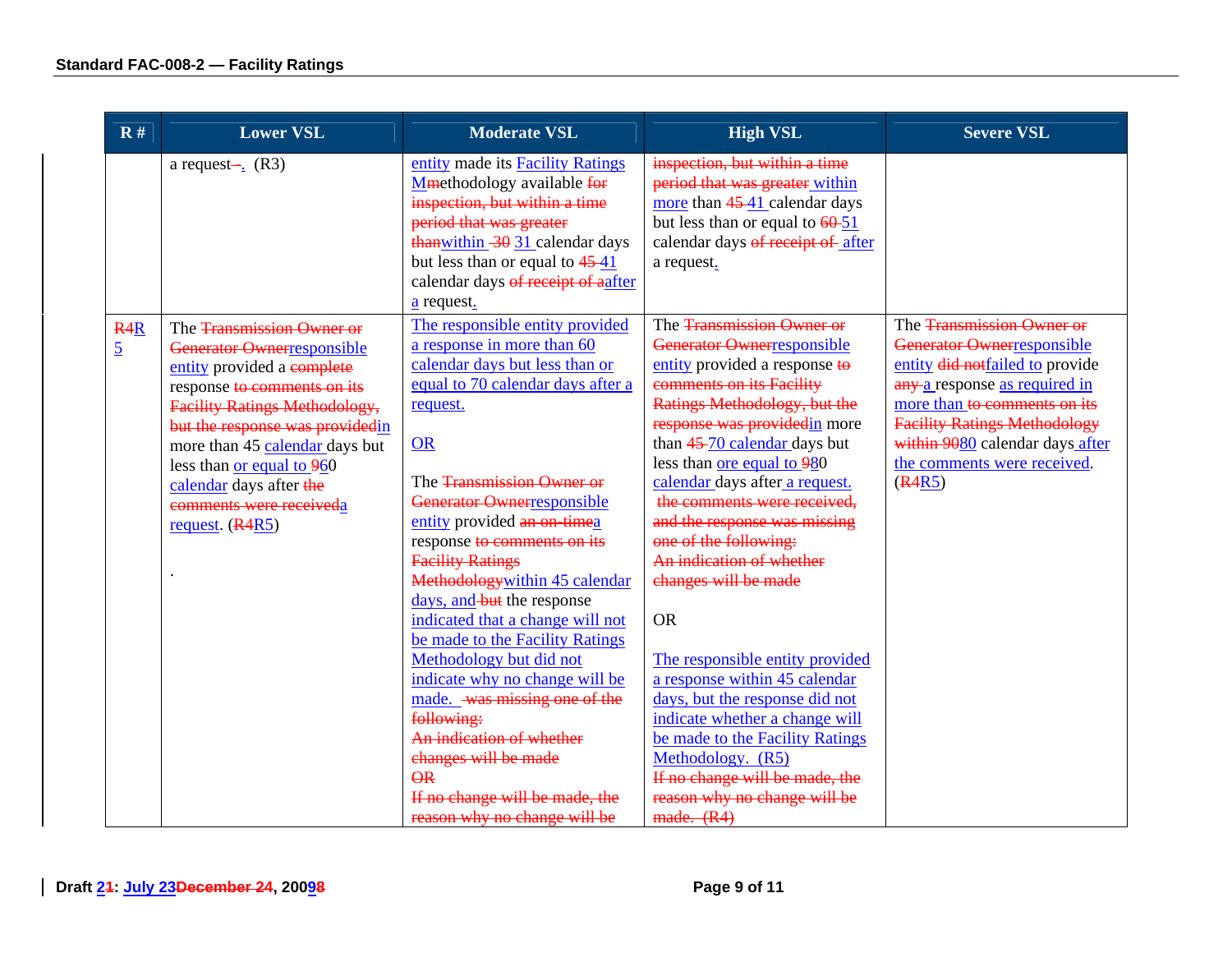| R#                                 | <b>Lower VSL</b>                                                                                                                                                                                                                                                                                                                                                                                       | <b>Moderate VSL</b>                                                                                                                                                                                                                                                                                                                                                                   | <b>High VSL</b>                                                                                                                                                                                                                                                                                                                                                                       | <b>Severe VSL</b>                                                                                                                                                                                                                                                                                                                                                                                |
|------------------------------------|--------------------------------------------------------------------------------------------------------------------------------------------------------------------------------------------------------------------------------------------------------------------------------------------------------------------------------------------------------------------------------------------------------|---------------------------------------------------------------------------------------------------------------------------------------------------------------------------------------------------------------------------------------------------------------------------------------------------------------------------------------------------------------------------------------|---------------------------------------------------------------------------------------------------------------------------------------------------------------------------------------------------------------------------------------------------------------------------------------------------------------------------------------------------------------------------------------|--------------------------------------------------------------------------------------------------------------------------------------------------------------------------------------------------------------------------------------------------------------------------------------------------------------------------------------------------------------------------------------------------|
|                                    |                                                                                                                                                                                                                                                                                                                                                                                                        | made. (R4R5)                                                                                                                                                                                                                                                                                                                                                                          |                                                                                                                                                                                                                                                                                                                                                                                       |                                                                                                                                                                                                                                                                                                                                                                                                  |
| R5R<br>$6 \overline{6}$            | The Transmission Owner or<br>Generator Ownerresponsible<br>entity developed-failed to<br>establish Facility Ratings<br>consistent with the associated<br><b>Facility Ratings Methodology</b><br>for and at least one rating, but<br>less than 5% or less of its solely<br>owned and jointly owned<br>Facilities. , of the ratings<br>reviewed were inconsistent with<br>the associated Facility Rating | The Transmission Owner or<br>Generator Ownerresponsible<br>entity failed to establish<br>developed Facility Ratings<br>consistent with the associated<br><b>Facility Ratings Methodology</b><br>for more thanbut 5% or more,<br>but less than up to (and<br>including) 10% -of its solely<br>owned and jointly owned<br>Facilities. of the ratings<br>reviewed were inconsistent with | The Transmission Owner or<br>Generator Ownerresponsible<br>entity failed to establish<br>developed Facility Ratings<br>consistent with the associated<br><b>Facility Ratings Methodology</b><br>for but-more than 10% or more,<br>but less thanup to (and<br>including) 15% of its solely<br>owned and jointly owned<br>Facilities. of the ratings<br>reviewed were inconsistent with | The Transmission Owner or<br>Generator Ownerresponsible<br>entity failed to establish<br>developed Facility Ratings<br>consistent with the associated<br><b>Facility Ratings Methodology</b><br>for but more than 15% of its<br>solely owned and jointly owned<br>Facilities. or more of the<br>ratings reviewed were<br>inconsistent with the associated<br><b>Facility Rating Methodology.</b> |
|                                    | Methodology. (R5R6)                                                                                                                                                                                                                                                                                                                                                                                    | the associated Facility Rating<br>Methodology. (R5R6)                                                                                                                                                                                                                                                                                                                                 | the associated Facility Rating<br>Methodology. (R5R6)                                                                                                                                                                                                                                                                                                                                 | (R5R6)                                                                                                                                                                                                                                                                                                                                                                                           |
| R <sub>6</sub> R<br>$\overline{1}$ | The Transmission Owner or<br>Generator Ownerresponsible<br>entity provided all of its Facility<br>Ratings to all of the requesting<br>entities but missed meeting one<br>or more of the schedules by up<br>to, but less than, 15 calendar<br>days. $(R6R7)$                                                                                                                                            | The Transmission Owner or<br>Generator Owner provided all of<br>its Facility Ratings on schedule<br>to all but one of the requesting<br>entities but the Facility Ratings<br>provided to one of the required<br>entities were incomplete.<br><b>QR</b>                                                                                                                                | <b>The Transmission Owner or</b><br>Generator Owner provided<br>some Facility Ratings on<br>schedule to all of the requesting<br>entities but the Facility Ratings<br>provided to the following<br>entities were incomplete:<br><b>Planning Coordinators and</b><br><b>Transmission Planners, or</b><br>-Reliability Coordinators and                                                 | The Transmission Owner or<br>Generator Owner did not<br>provide any of its Facility<br>Ratings to the following entities:<br><b>Planning Coordinators and</b><br><b>Transmission Planners, or</b><br>-Reliability Coordinators and<br><b>Transmission Operators</b><br>QR                                                                                                                        |
|                                    |                                                                                                                                                                                                                                                                                                                                                                                                        | The Transmission Owner or<br>Generator Ownerresponsible<br>entity provided all of its Facility<br>Ratings to all of the requesting<br>entities but missed meeting one<br>or more of the schedules by<br>more than 15 calendar days or<br>more but less than or equal to                                                                                                               | <b>Transmission Operators</b><br>$\overline{\Theta}R$<br>The Transmission Owner or<br>Generator Ownerresponsible<br>entity provided all of its Facility<br>Ratings to all of the requesting<br>entities but missed meeting one                                                                                                                                                        | The Transmission Owner or<br>Generator Ownerresponsible<br>entity provided all of its Facility<br>Ratings to all of the requesting<br>entities but missed meeting one<br>or more of the schedules by<br>more than 3545 calendar days-or                                                                                                                                                          |